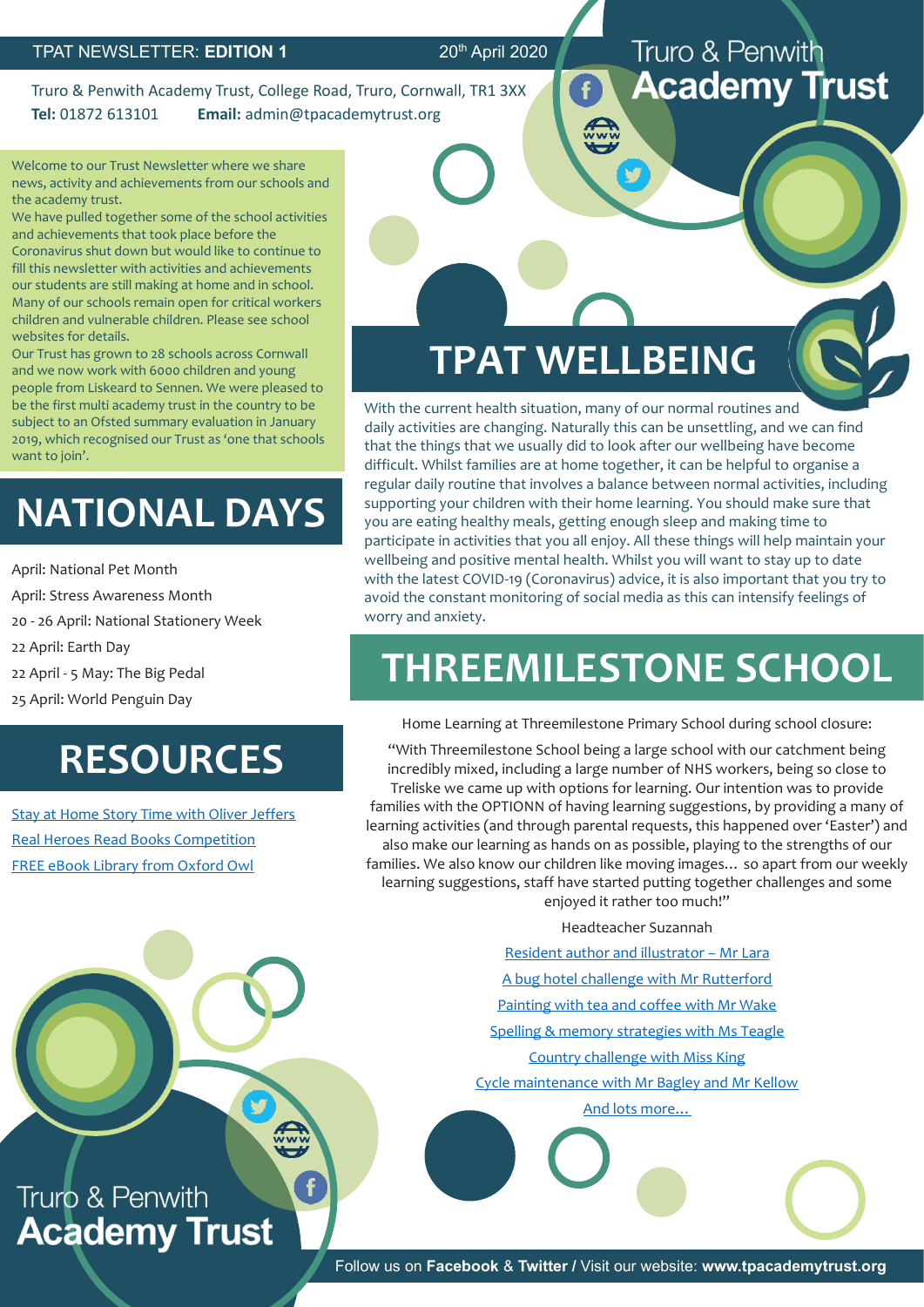Truro & Penwith Academy Trust, College Road, Truro, Cornwall, TR1 3XX **Tel:** 01872 613101 **Email:** admin@tpacademytrust.org

### Truro & Penwith **Academy Trust**

# **FUNDRAISING**

A family at Blackwater Community Primary School have gone above and beyond to raise money for the NHS. Sophia wouldn't stop at her 2.6 miles and went for 4 miles in total! Zach completed his 13 miles and Sophia's dad completed his 26.2 miles!

So far they have raised an amazing

**£1,685**



# **ROCHE SCHOOL**

"We are working in two teams of three, week on and week off so the teams are competing with each other to try and make the school newsletter the best on their week. It's a very tame competition of course, however, we are a competitive bunch! We have also said that when this is all over, we are going to get the children to decide which team they think provided the best activites"

Headteacher Jeremy

# **CARDINHAM SCHOOL**

Cardinham School are using ClassDojo to stay connected with families. Children are able to document and share their work and what they're learning through photos, videos, and journal entries on their own digital portfolio, which can only be seen by the child, the teacher and the parent. Children are also able to view feedback from their class and customize their own monster avatar.

# **GULVAL SCHOOL**

As well as keeping us all connected through their Facebook and Twitter page, Gulval School have been busy creating Facebook groups for their classes to ensure families and teachers stay connected by sharing their work and activities.

# **BLACKWATER SCHOOL**

Blackwater Community Primary School have inspired us by setting tasks and challenges for everyone to take part in. So far we have seen:

Alphabet Challenge

Den Making

Making Hedgehog Rolls

And lots more…We look forward to seeing more pictures on their Facebook!

Truro & Penwith **Academy Trust** 

EN

Follow us on **Facebook** & **Twitter /** Visit our website: **www.tpacademytrust.org**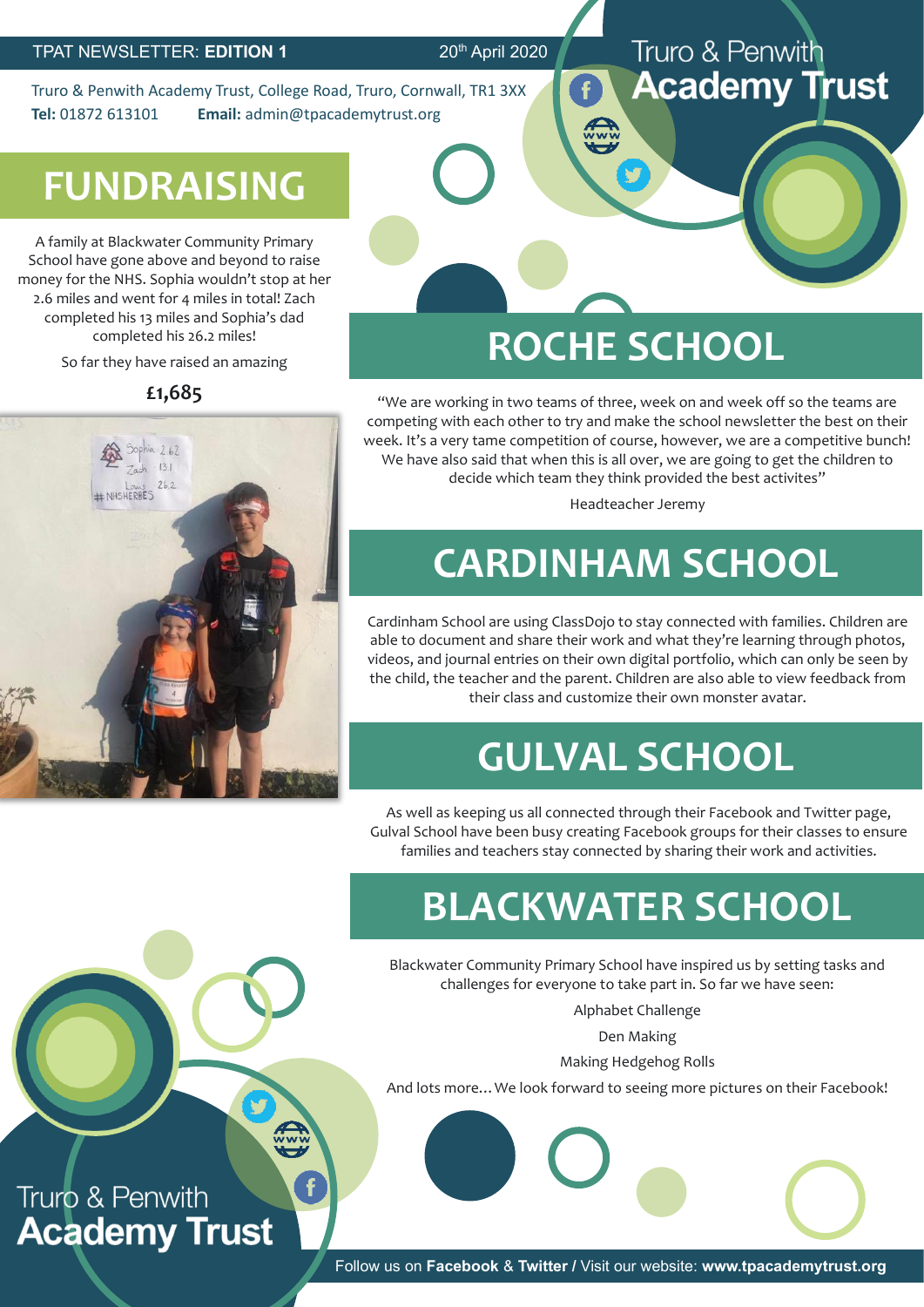Truro & Penwith Academy Trust, College Road, Truro, Cornwall, TR1 3XX **Tel:** 01872 613101 **Email:** admin@tpacademytrust.org

# **6 FUN THINGS TO DO**

Due to Coronavirus, we have provided a list of fun things to do indoors this week. Have fun!

# **1) Story Time**

Another great activity for the kids is to round some good books, get comfy together with some snacks and blankets, and do an old-fashioned story time by reading aloud to them. Get creative and make it fun by adding voices and props.

# **2) Stationery Fun**

Celebrate Stationery Week by getting out your favourite and most colourful stationery and doodling, writing a poem or maybe a letter? If you haven't already… draw or paint a rainbow and put it in your window! Don't forget to send us pictures.

# **3) Love Your Pet**

Celebrate National Pet Month by spending a day with your pets. Teach your dog a new trick, play fetch, let loose and have fun!

# **4) Earth Day**

Celebrate Earth Day by doing one the many activities they have on their website, including; Learning more about the environment, try out a plant-based family recipe, learn food preservation techniques, repurpose materials around the house to create new items like jewellery or plant holders, get artistic and create animals from things you find outside.

Truro & Penwith

**Academy Trust** 

# **5) The Big Pedal**

Unfortunately, this event has been cancelled, but this doesn't have to stop you from having a day of activity! Travel around your garden on your bikes, scooters or feet… you could even create an obstacle course.

# **6) Penguin Day**

You can celebrate World Penguin Day in many ways…Learn the history of penguins, where they live, how they live… Get creative and draw, paint or create a penguin… See what you can come up with and send us your photos!

We would love to continue to bring smiles to your homes, so please share your photos with your schools! We're sure they would love to see them.

If you have any ideas you would like to share with other parents and staff, please share them with us and get them listed here!

> Please send your ideas and comments to: **jamie-leighh@tpacademytrust.org**

### Truro & Penwith **Academy Trust**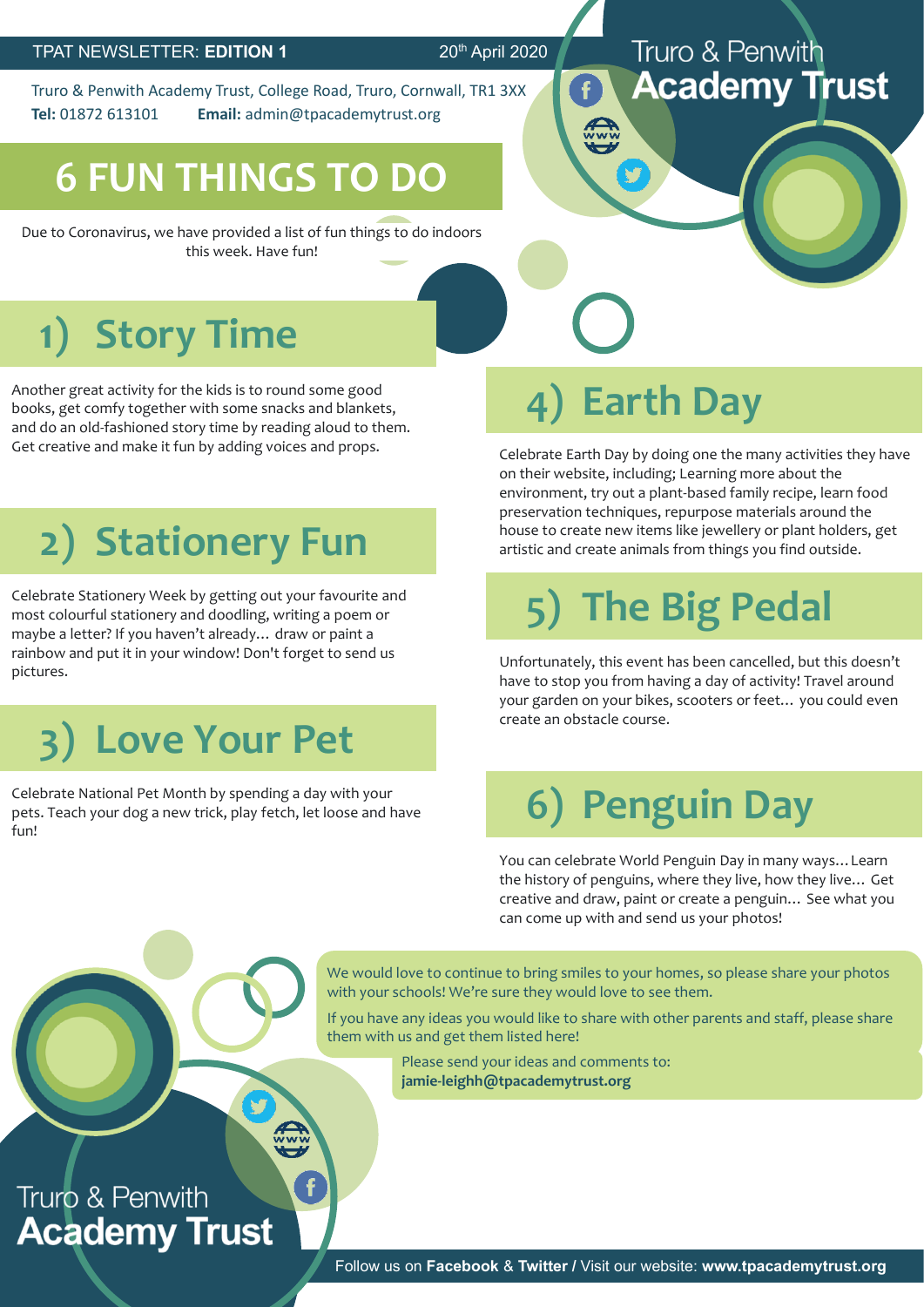$\widehat{\mathbf{f}}$ 

EN

Truro & Penwith Academy Trust, College Road, Truro, Cornwall, TR1 3XX **Tel:** 01872 613101 **Email:** admin@tpacademytrust.org

## **GALLERY**

More photos from throughout the week…



























Follow us on **Facebook** & **Twitter /** Visit our website: **www.tpacademytrust.org**

### Truro & Penwith **Academy Trust**

哪